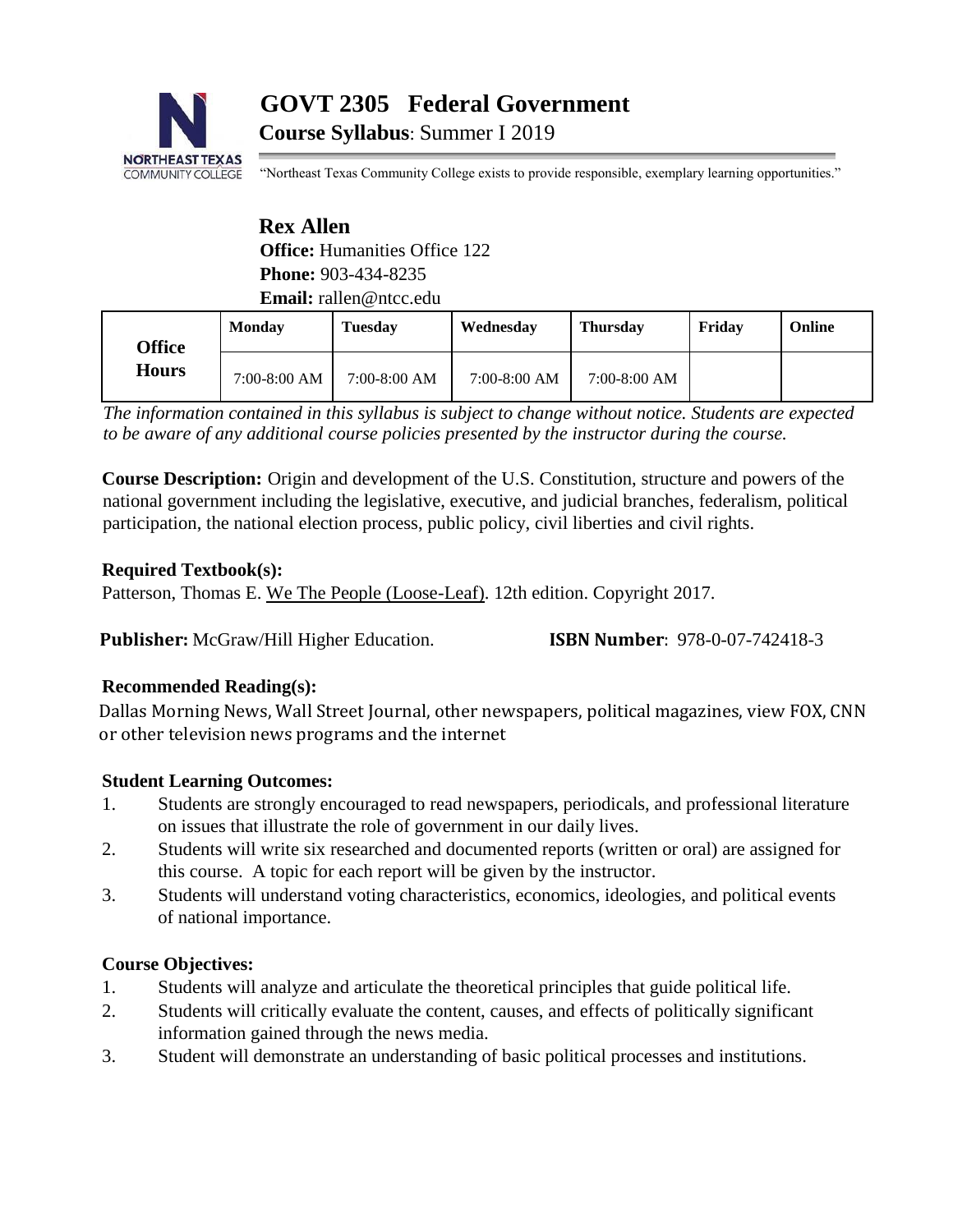#### **Lectures & Discussions:**

Lectures and/or discussions will be based on the chapters in the textbook and newspaper articles brought in by the students.

## **Evaluation/Grading Policy:**

- 1. Grading Area One : Three tests, including the final will be given. Together, the three tests will comprise 50% of the final grade. Unless otherwise advised, tests will consist of multiple choice and true/false questions. Students will be tested on assigned readings from the text, other assigned reading, any discussions that take place in the classroom, and videos that the class watches. Previous arrangements must be made when it is necessary to miss a test.
- 2. Grading Area Two : Six (6) reports (written or oral) are assigned for this course. A topic for each report will be given by the instructor. Each report must be typed, double-spaced, using 12 point font and one-inch margins, and be, at minimum, two full pages in length. Research citations for the reports may be required by the instructor. If so, students must submit no less than two research sources for the paper. Due dates for the papers will be given by the instructor. Students that do not submit a written report on the due date without notifying the instructor beforehand will receive a "0" grade. Grades on the six (6) written reports will constitute 25% of the final grade.
- 3. Grading Area Three: Students are strongly encouraged to read newspapers, periodicals, and professional literature on issues that illustrate the role of government in our daily lives. Students will report in class on their reading from newspapers, periodicals, and professional literature publications. Due dates for oral presentations and papers will be given by the instructor. Further, students will be together in small groups to work on a class project. The oral presentations, the group project, and the student's participation in class discussions will constitute 25% of the final grade.

## **Tests/Exams:**

Grading Scale The grading scale is as follows:

| $A = 90-100$   |
|----------------|
| $B = 80 - 89$  |
| $C = 70-79$    |
| $D = 60-69$    |
| $F =$ Below 60 |

## **Assignments:**

Will be announced in class.

## **Student Responsibilities/Expectations:**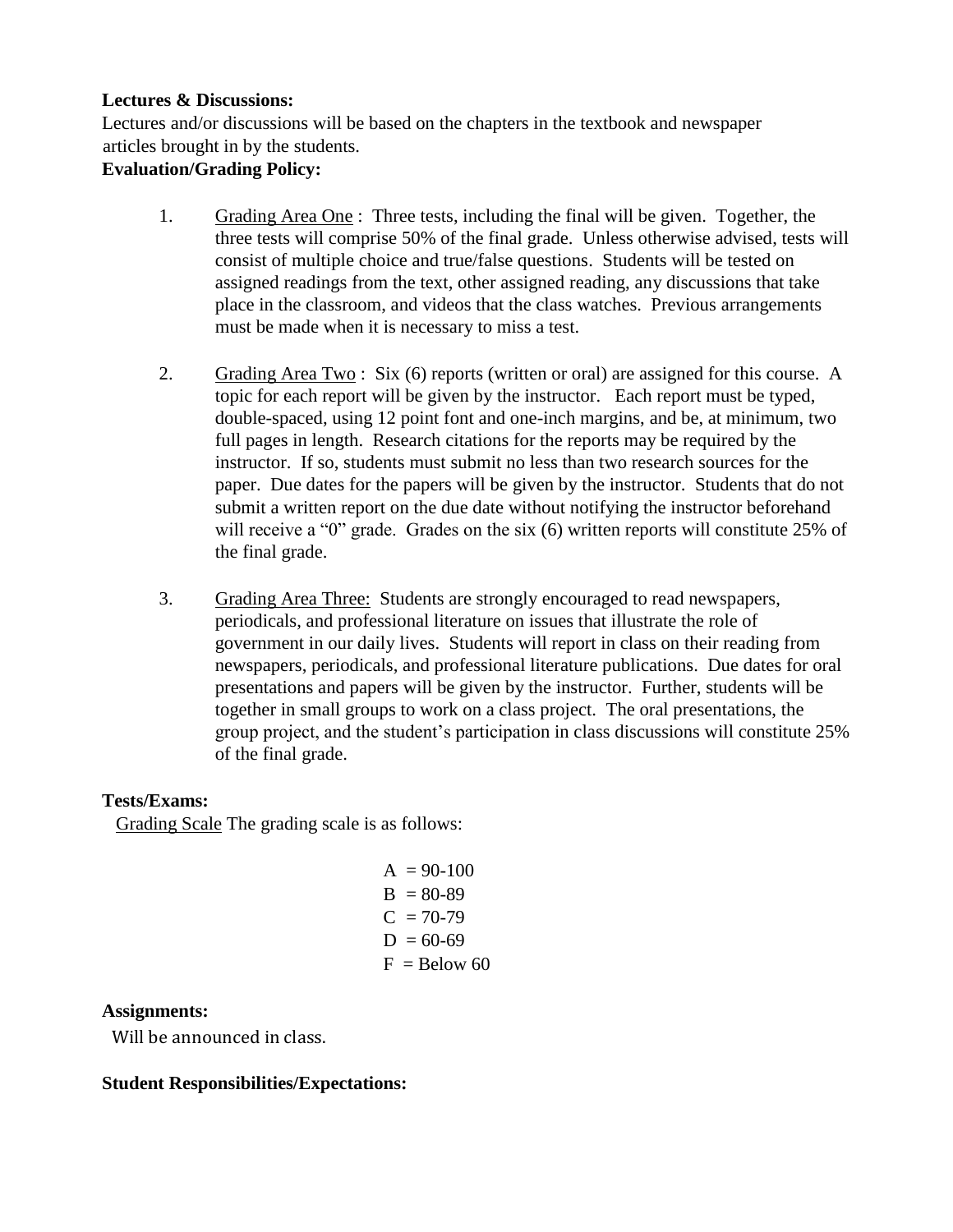#### **Class Attendance**

Since the lecture-discussion method will be employed in this class, regular attendance is highly encouraged. Students who discontinue attending class will be given an "F" unless they officially withdraw from the course.

#### **Cell Phones**

 *ALL CELL PHONES* ARE TO BE *TURNED OFF* UPON ENTERING THE CLASSROOM. NO EXCEPTIONS. TEXTING IS NOT ACCEPTABLE. VIOLATIONS MAY RESULT IN YOUR PHONE BEING TAKEN BY THE INSTRUCTOR. IN CASE OF EMERGENCY THE BUILDING SECRETARY WILL BRING A MESSAGE TO THE CLASSROOM. THE SECRETARY'S PHONE NUMBER IS 903-434-8255.

## **NTCC Academic Honesty Statement:**

"Students are expected to complete course work in an honest manner, using their intellects and resources designated as allowable by the course instructor. Students are responsible for addressing questions about allowable resources with the course instructor. NTCC upholds the highest standards of academic integrity. This course will follow the NTCC Academic Honesty policy stated in the Student Handbook."

#### **Academic Ethics**

The college expects all students to engage in academic pursuits in a manner that is beyond reproach. Students are expected to maintain complete honesty and integrity in their academic pursuit. Academic dishonesty such as cheating, plagiarism, and collusion is unacceptable and may result in disciplinary action. Refer to the student handbook for more information on this subject.

#### **ADA Statement:**

It is the policy of NTCC to provide reasonable accommodations for qualified individuals who are students with disabilities. This College will adhere to all applicable federal, state, and local laws, regulations, and guidelines with respect to providing reasonable accommodations as required to afford equal educational opportunity. It is the student's responsibility to request accommodations. An appointment can be made with Shannin Garrett, Academic Advisor/Coordinator of Special Populations located in the College Connection. She can be reached at 903-434-8218. For more information and to obtain a copy of the Request for Accommodations, please refer to the [NTCC](http://www.ntcc.edu/index.php?module=Pagesetter&func=viewpub&tid=111&pid=1) [website -](http://www.ntcc.edu/index.php?module=Pagesetter&func=viewpub&tid=111&pid=1) [Special](http://www.ntcc.edu/index.php?module=Pagesetter&func=viewpub&tid=111&pid=1) [Populations.](http://www.ntcc.edu/index.php?module=Pagesetter&func=viewpub&tid=111&pid=1)

## **Family Educational Rights And Privacy Act** (**Ferpa**):

The Family Educational Rights and Privacy Act (FERPA) is a federal law that protects the privacy of student education records. The law applies to all schools that receive funds under an applicable program of the U.S. Department of Education. FERPA gives parents certain rights with respect to their children's educational records. These rights transfer to the student when he or she attends a school beyond the high school level. Students to whom the rights have transferred are considered "eligible students." In essence, a parent has no legal right to obtain information concerning the child's college records without the written consent of the student. In compliance with FERPA, information classified as "directory information" may be released to the general public without the written consent of the student unless the student makes a request in writing. Directory information